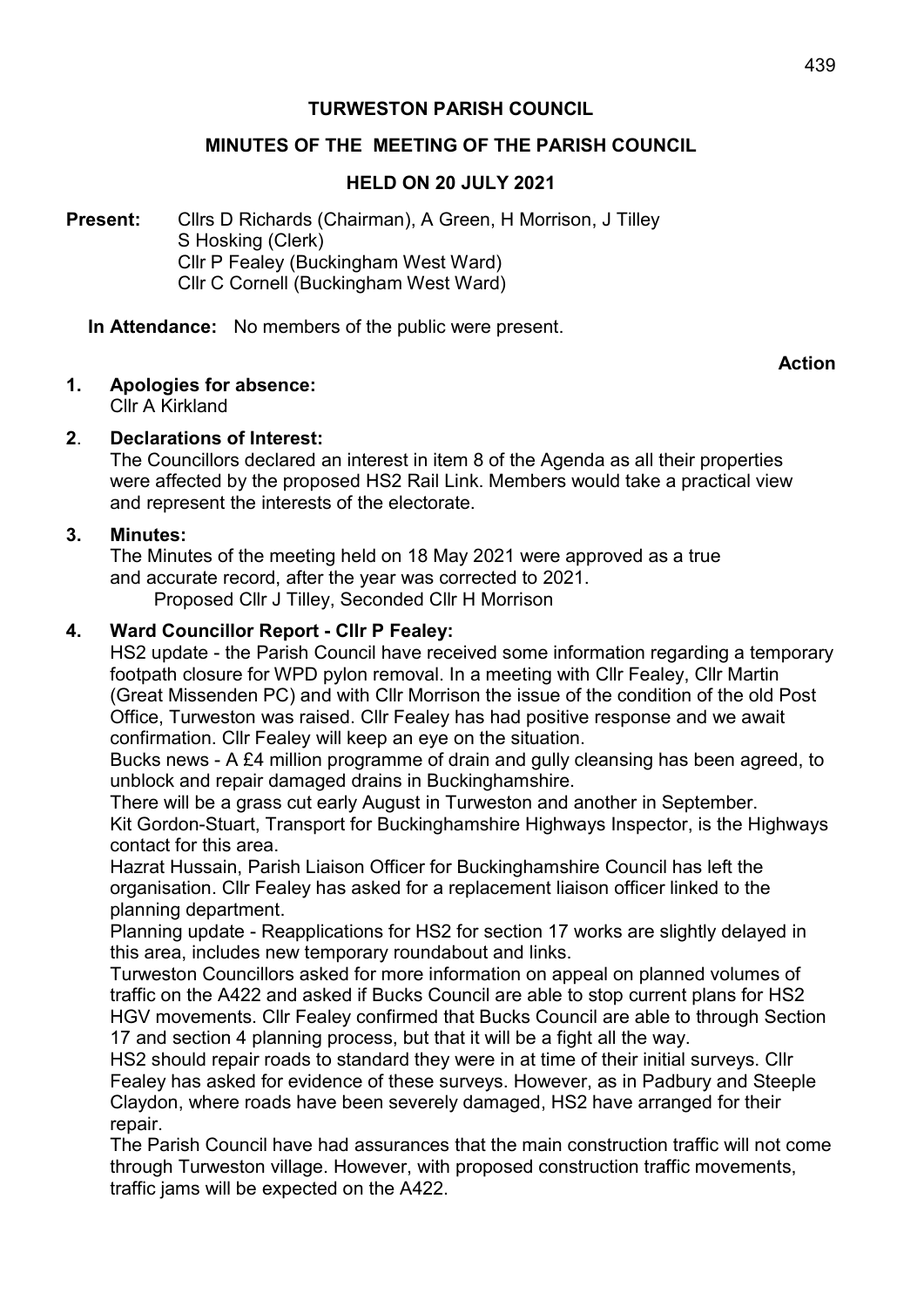Playing Fields Vandalism - Buckingham Playing fields are open 24-7. The Parish Council can only keep checking and cleaning. Thames Valley Police advice is to improve gates and lock at certain times. It is possible to apply for HS2 Community grant to cover costs of new play equipment/gates, or to apply for a Community Board grant. Cllr Fealey will push Chris James (EKFB) for visuals on what the HS2 line will look like locally.

## 5. Matters Arising from Minutes:

## Revised date and venue for the Annual Parish Meeting.

 The meeting will mainly be a Fusion/EKFB HS2 presentation and Q&A session for residents, EKFB need to provide more detailed information on works designs and traffic movements on A422. The Chairman's report and organisation reports were emailed to residents in May, these will not be read out again, but residents will have time in the meeting to ask any questions about the reports. Clerk to arrange meeting in mid to late September depending on availabilities and advertise via village email, website and notice board. Clerk

## 6. Parish Roads/Paths/Verges:

## 6.1 To arrange a date for the autumn litter pick.

The date is set for Saturday 16<sup>th</sup> October 2021, volunteers to meet at 10am outside the Church. Clerk will send details to The Link news coordinator and advertise in village. Clerk

6.2 Mowing of the Green. A small section of the green has not been mown by contractors. The area had previously been mown by a resident who has now moved. The Parish Council will arrange for the mowing contractor to mow this section. Clerk

## 7. Planning

# 7.1 To consider planning applications:

 21/0244/APP and 21/02445/ALB - The Laurels and Aviary Cottage Main Street Turweston Buckinghamshire NN13 5JU. Proposed repairs and alterations to The Laurels and Non-listed Aviary Cottage, ground floor extension at Aviary Cottage and first floor extension, with new main entrance door at The Laurels.

 Turweston Parish Council has no objection to the refurbishment of the properties. However, it does have concerns over construction vehicle parking during the redevelopment which will need to be managed to ensure there is no obstruction of Main Street. There also needs to be provision made permanently for at least one off-road parking space per new dwelling, as residential parking on Main Street is already very limited.

Proposed: Cllr J Tilley, Seconded: Cllr D Richards. Clerk Clerk

### 7.2 To report on Planning. Applications:

21/00651/APPand21/00652/ALB -The Stratton Arms Ph Main Street Turweston Buckinghamshire NN13 5JX Change of use of vacant land at the rear of the Stratton Arms to ten motor home pitches - PC commented that a revised more sympathetic proposal might be considered - Awaiting Decision

21/00192/APP - Hill Top Stables Brackley Road Turweston Buckinghamshire Variation of condition 2 (date required for the removal of the temporary Groom / Managers accommodation and ancillary Storage facilities.to be extended up until Tuesday 31 August 2021) relating to application 17/01651/APP - Awaiting Decision

20/03358/APP and 20/03359/ALB - Court Cottage and Barn Main Street Turweston Buckinghamshire NN13 5JX Court Cottage - non-structural internal alterations and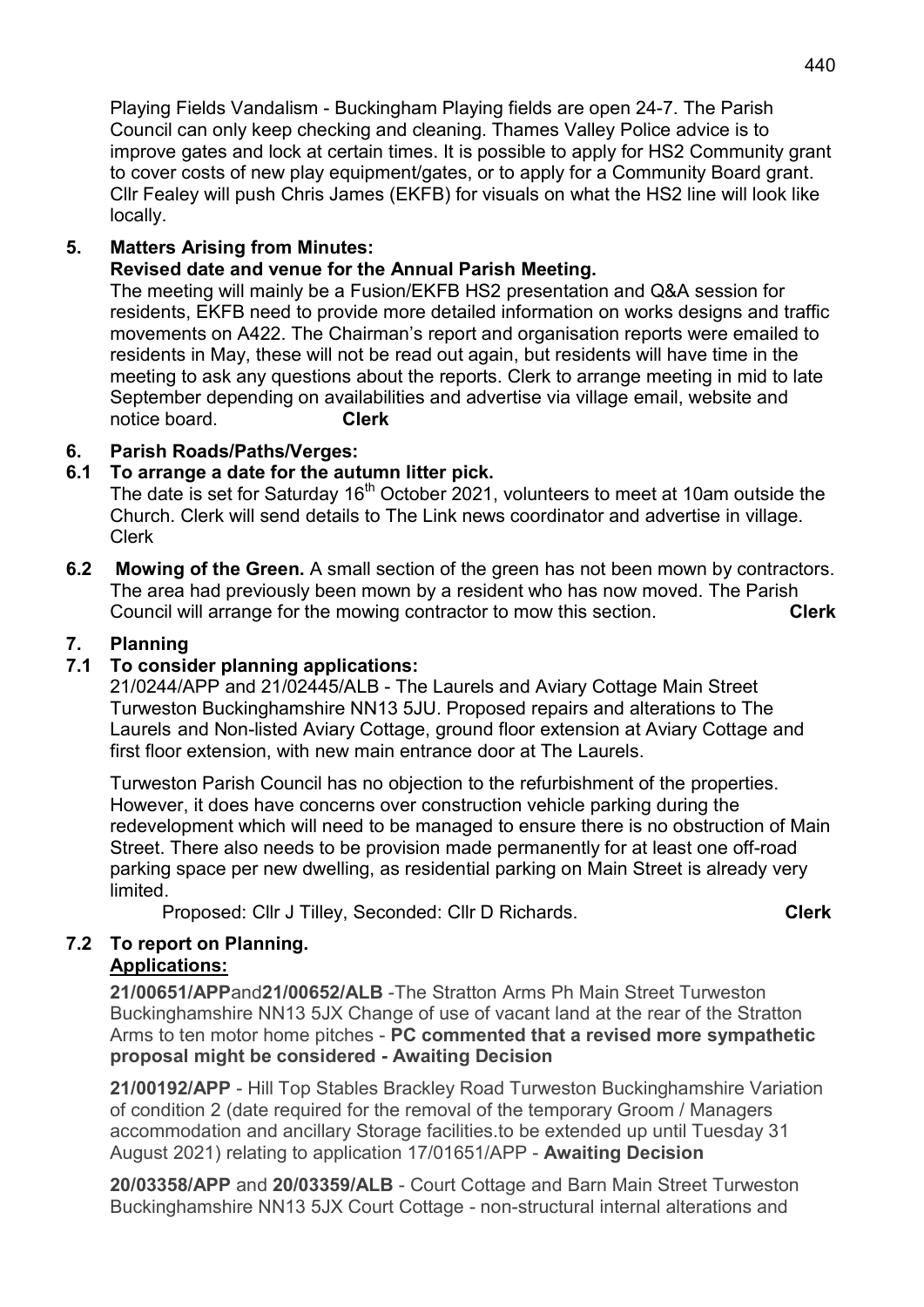general internal refurbishment, replacement windows, new retaining wall and patio to rear. Barn at Court Cottage - structural repairs to roof truss with general roof repairs. Installation of supporting structure over door heads and replacement rolled lead roof to stable. Awaiting Decision and Pending Consideration

 20/03979/APP - Land off Chapel Lane Turweston Buckinghamshire Demolition of existing garage building and erection of two detached dwellings with access, parking and amenity space together with a replacement garage. Awaiting Decision

 21/02227/APP - Lane End Stables Brackley Road Turweston Buckinghamshire Erection of single storey buildings, partial change of use of land to equestrian and dog breeding business and other ancillary works (Retrospective). PC, no objection. Awaiting Decision.

## Decisions:

21/00833/APP - 1 High Elms Oatleys Road Turweston. Approved. 19/02942/APP and 19/02943/ALB - Manor Farm House, Main Street, Turweston. No Aylesbury Vale Area record of application.

## 8. HS2 Rail Link update:

- 8.1 Rights of way closures Cllr Morrison is awaiting response from David Butcher (EKFB) for further information on proposed local footpath closures. Cllr Morrison to chase. HM
- 8.2 Potential further land acquisition from the playing field by HS2 Cllr Green has received an apology from HS2 for sending incorrect information regarding compulsory purchase of temporary land acquisitions. No further action.

# 9. To report on the Playing Field:

9.1 Review of playing field management in light of recent vandalism and plan for reopening playing field - The playing field has been re-opened. After taking advice from Thames Valley Police Cllr Morrison and Cllr Tilley have volunteered to lock the playing fields from 6pm - 9am during July and August. The Parish Council will consider employing someone in the village to lock/unlock the field on a permanent basis. Checks of the playing field will be carried out weekly. Clerk will prepare a tailored checklist based on RoSPA recommendations, to be completed and signed each week and a copy filed by the Clerk. The Clerk will also obtain 3 quotes for new, 6ft high gates. Cllr J Tilley will look into possible Community Board grants. The control of the Clerk/JT

Proposed: Cllr H Morrison, Seconded: Cllr A Green

(Rota for Playing Field inspection: July-LJT, August-AG, Sept-AK, Oct-HM, Nov-DR)

- 9.2 Report from meeting with Wicksteed to discuss repairs to equipment. Cllr Green and the Clerk met with Wicksteed representative on 19 July to discuss repairs to play equipment. Wicksteed will send an itemised quote as soon as possible.
- 10. To report on other Organisations: Nothing to report.
- 11. To report on Turweston Airfield (TA): New wire fence installed adjacent to airfield, not adequate to protect footpath users.

## 12. To report on the Accounts:

12.1 To report on accounts to 20 July 2021 and approve payments made since previous meeting (previously circulated). N.B. Correction to agenda - 1 July should have been 20July

Treasurer's A/C at 20 July 2021: £6,528.88. Business Account: £41,703.82.